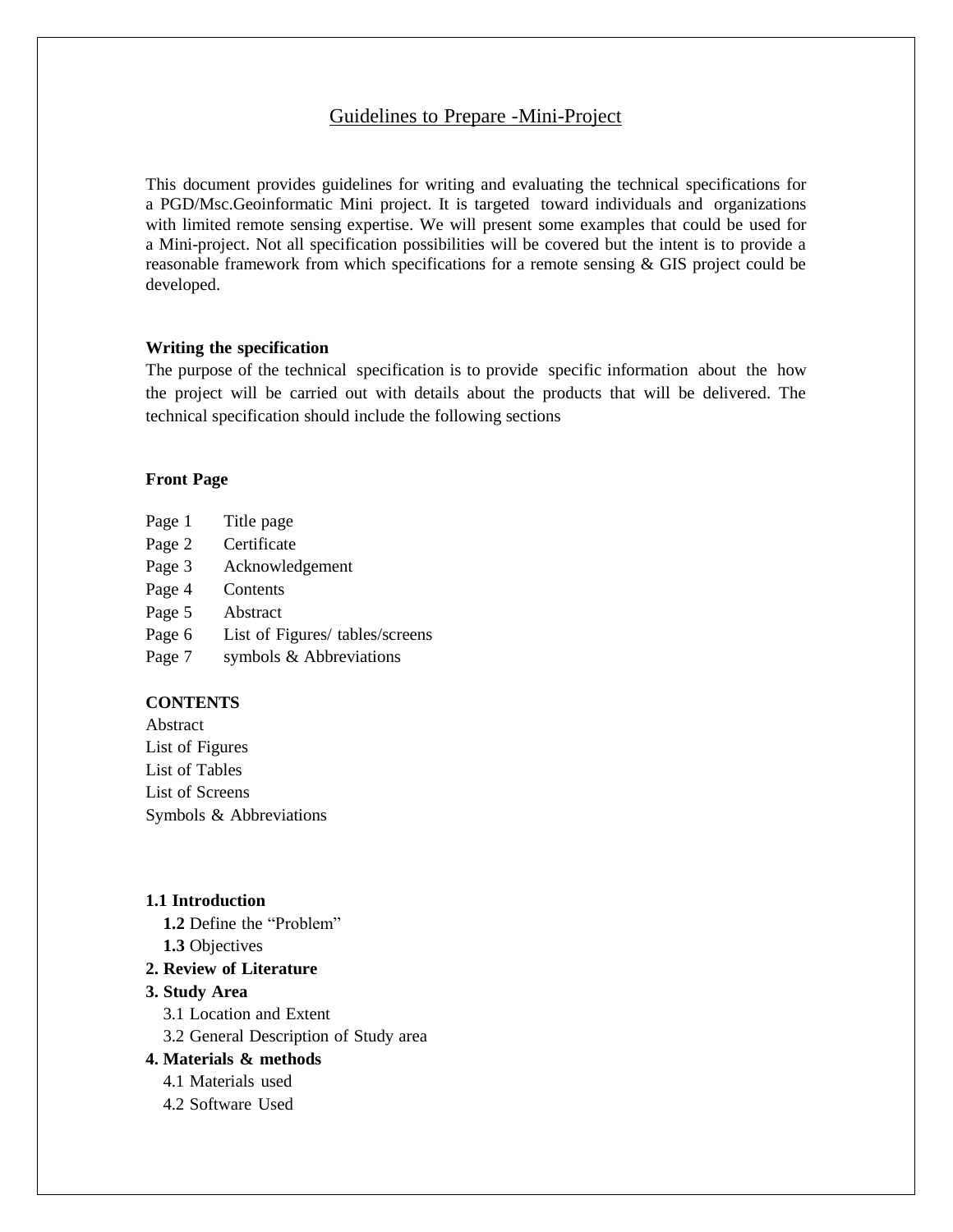- 4.3 Data Processing
- 4.3.1 Digitization
- .5 Research Methodology
- 4.5.1 Steps in analysis. Include a flowchart (required).

# **5. Results**

# **6. Conclusion**

- 6.1 Overall conclusion
- 6.2 GIS advantages and limitations in the application area
- 6.3 Future developments

## **REFERENCES / BIBLIOGRAPHY**

1. Author Name, Title of Paper/ Book, Publisher's Name, Year of publication

2. Full URL Address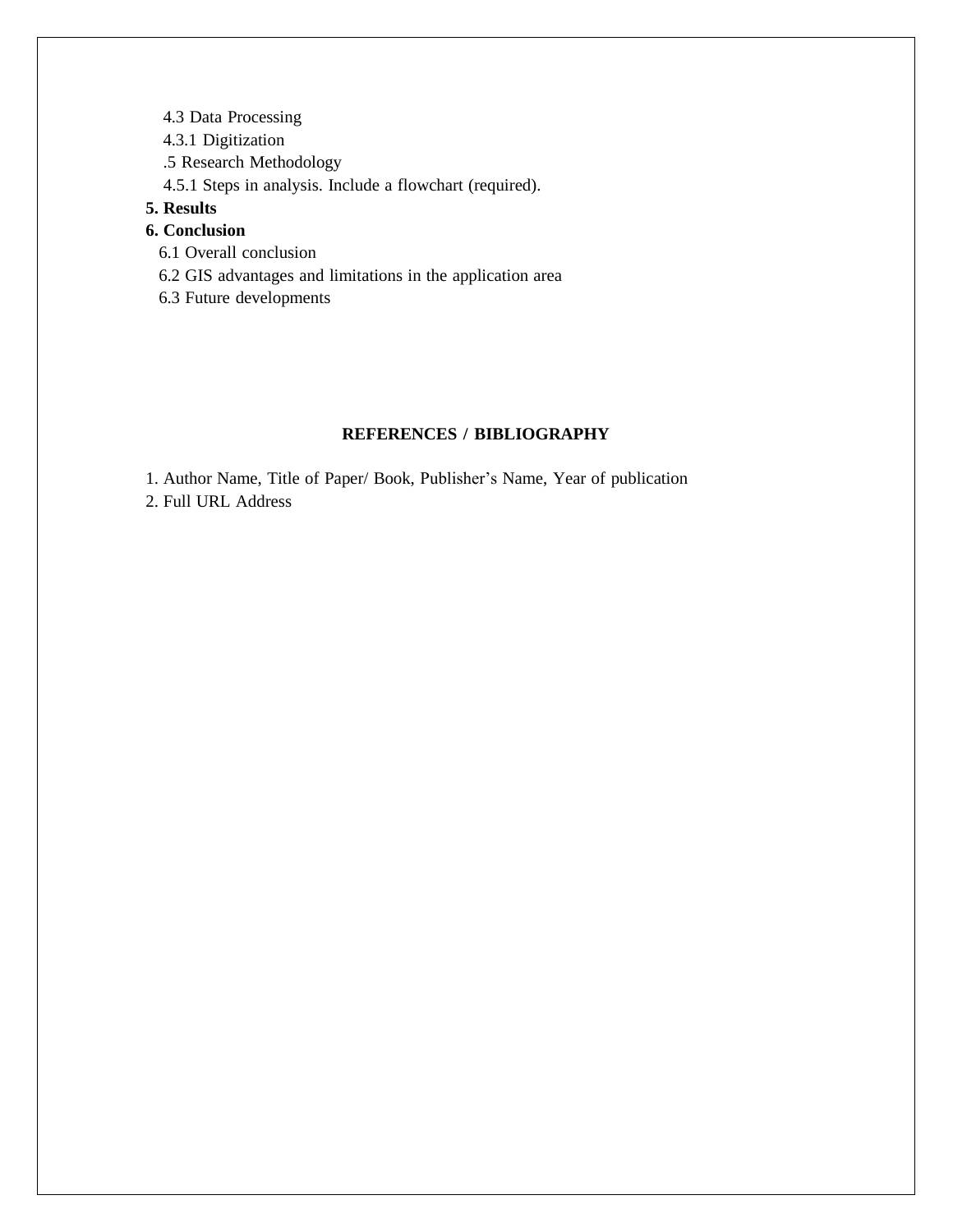#### **Typing and Binding Of Research Project Report**

#### **Font**

|                                                                               | 1. Chapter Names - 16 TIMES NEW ROMAN (Bold) All Caps                                                                                                                                                                                                                 |  |
|-------------------------------------------------------------------------------|-----------------------------------------------------------------------------------------------------------------------------------------------------------------------------------------------------------------------------------------------------------------------|--|
|                                                                               | 2. Headings - 14 TIMES NEW ROMAN (Bold) All Caps                                                                                                                                                                                                                      |  |
|                                                                               | 3. Subheadings - 14 TIMES NEW ROMAN (Bold) Title Case                                                                                                                                                                                                                 |  |
|                                                                               | 4. Sub – Sub Headings - 12 TIMES NEW ROMAN (Bold) Title Case                                                                                                                                                                                                          |  |
|                                                                               | 5. Body of Project - 12 TIMES NEW ROMAN                                                                                                                                                                                                                               |  |
|                                                                               | 6. Text in Diagrams - 12 TIMES NEW ROMAN (All Lower Case)                                                                                                                                                                                                             |  |
| 7. Diagrams / Table Headings / Fig. Headings - 12' TIMES NEW ROMAN Title Case |                                                                                                                                                                                                                                                                       |  |
|                                                                               | $\Omega$ if $\lambda$ is the contract of $\Omega$ in the contract of $\Omega$ is the contract of $\Omega$ is the contract of $\Omega$ is the contract of $\Omega$ is the contract of $\Omega$ is the contract of $\Omega$ is the contract of $\Omega$ is the contract |  |

#### 8. If Any Text 12' TIMES NEW ROMAN (Title Case)

#### **Spacing**

1. Two (2) Line Spacing between Heading and Body Text.

- 2. Line Spacing In Body Text should be 1.5
- 3. New Paragraphs Start With Single Tab.

#### **Margins**

| Left $1.5$ | Right $1.0$ ' |
|------------|---------------|
| Top $1.0$  | Bottom 1.0    |

#### **Page Numbers**

Position Bottom, Middle 1. Front Pages Small Roman Numbers (Excluding Title Page, Certificate Page, Acknowledgement Page)

2. Body Pages 1, 2, 3 ………. 3. Annexure 1, 2, 3……….. (Separate For Each Annexure)

**Pages: Bond Paper Size: A4Paper Color: White** 

**Documentation**: Spiral Binding

**Project Report Should Not Exceed More Than 30-to-35 Pages**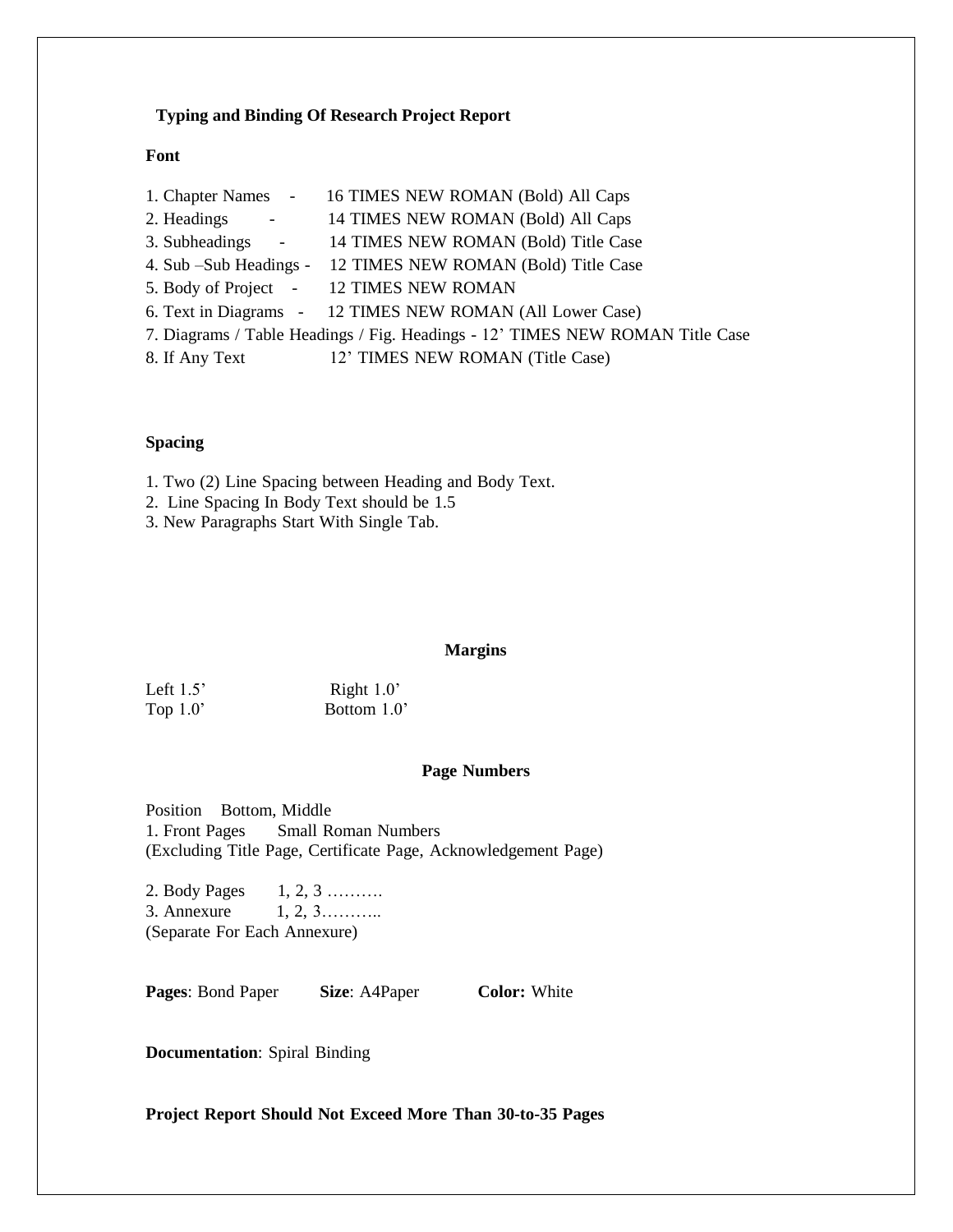A Mini Project Report

On

<<Title of the Project>>

Master/ Post-Graduate Diploma

In

<<Geoinformatics>>

<<Your Study Center Name In Caps>>

Submitted

To



Uttrakhand Open University Haldwani (Nainital) Uttrakhand

2022

Submitted By Under the Guidance Of <<Name of the Student>> << Guide Name>> <<Enrollment No >> << Designation >>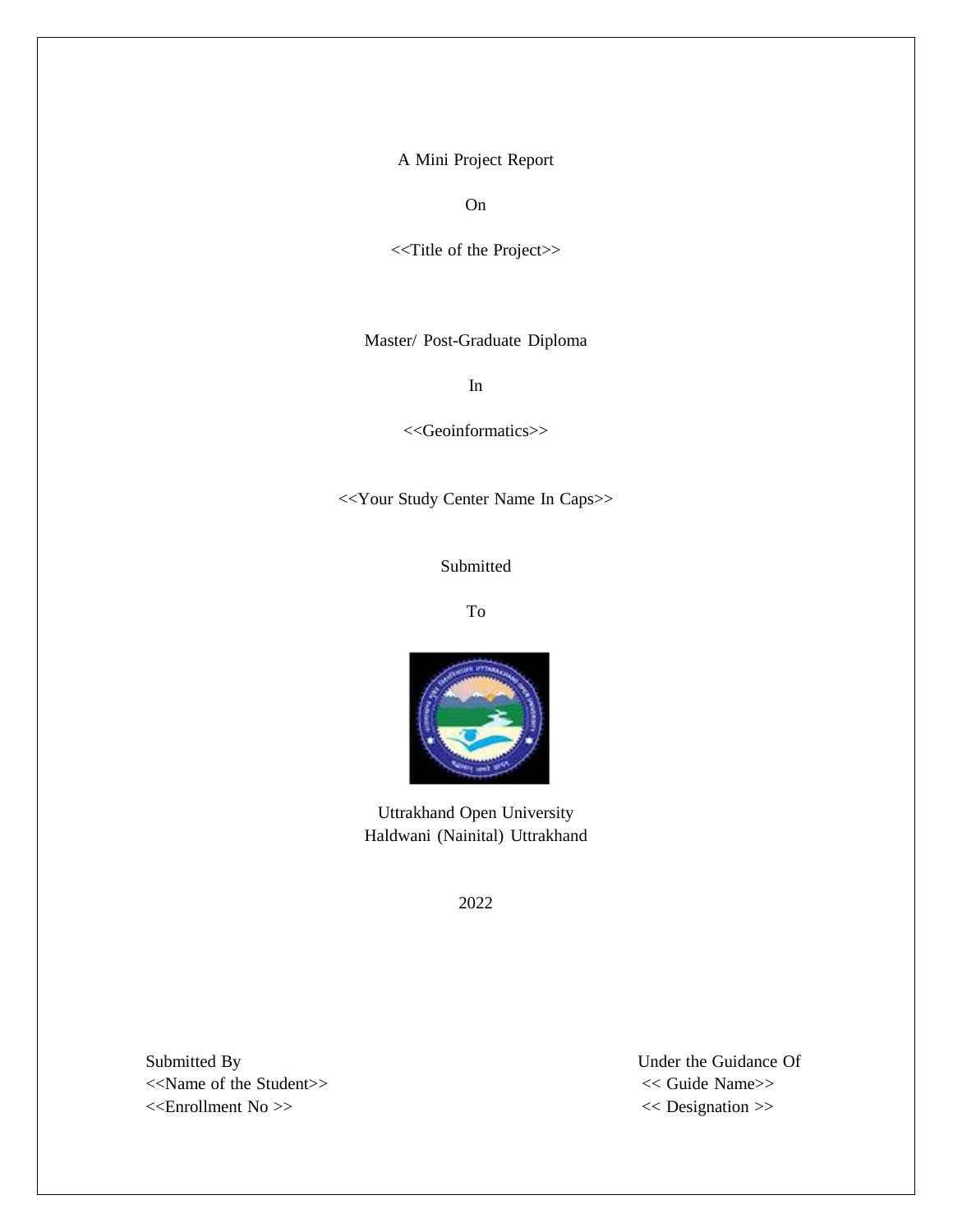# CERTIFICATE

I hereby declare that the Project report titled <<Project Title >> is being submitted by << student Name >>, Bearing << Enrollment No>>, in << Programme Name>> semester is record bona fide work carried out by me. The results embodied in this report have not been submitted to any other university for the award of any degree.

Date: Signature of the Student (Name of Student) (Enrollment No) (Programme Name & Semester)

Name Name Name Name Designation Designation

Signature of  $<<$  Guide >> Signature of  $<<$  Coordinator>>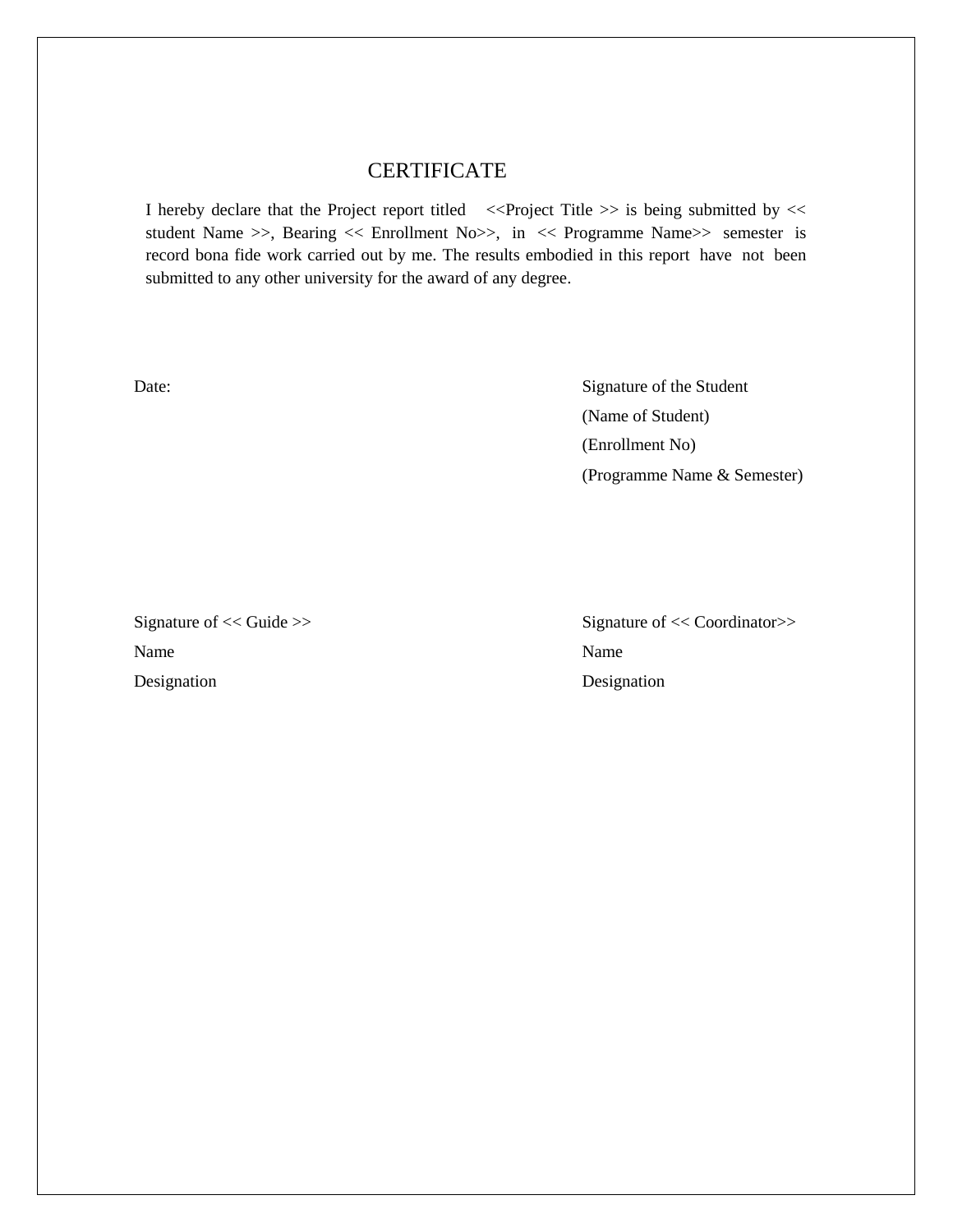## **Data Specifications**

In This Section The Detailed Specifications Of Any Data, Such As Maps And Images, Are Laid Out. These Details Can Include The Following:

- Acceptable Cloud Cover In Original Imagery (Average Cloud Cover Over The Study Area Must Be Less Than 20%, However, The Study Area Must Be Cloud Free
- Projection Information (All Satellite Imagery Used During The Project And Final Maps Produced During The Project Will Be Delivered With Predefine Projection System Like (Utm Zone 43 N /PolyconicUsing The Wgs 84 Datum),
- File Formats (All Imagery Must Be Delivered In Geotiff/.Img Format And Vector Data Must Be In Shapefile Format With Accompanying Projection [.Prj] File),
- Storage Media For Delivery (All Data Will Be Delivered On Dvd-R Disks),

## **Get free Satellite Image (Landsat) Download for Internet:-**

- 1- USGS Earth Explorer
- 2-Global Land Cover Facility (GLCF)
- 3-USGS Global Visualization Viewer (Glovis)

# **USGS Global Visualization Viewer (GLoVis)** [\(www.glovis.usgs.gov/\)](http://www.glovis.usgs.gov/))

- USGS Global Visualization Viewer (Glovis) Is A Quick And Easy Online Search And Order Tool.
- The Viewer Allows User-Friendly Access To Browse Images From Various Satellites And Sensors.
- The User Can Select Any Area Of Interest And Immediately View All Available Images For The Specified Location.
- Glovis Offers Additional Features Such As Cloud Cover Limits, Date Limits, User-Specified Map Layer Displays, Scene List Maintenance, And Access To Metadata.
- An Ordering Interface Is Provided For Data That Have Processing Options Available.
- A Downloading Interface Is Provided For Datasets That Are Available At No Charge.